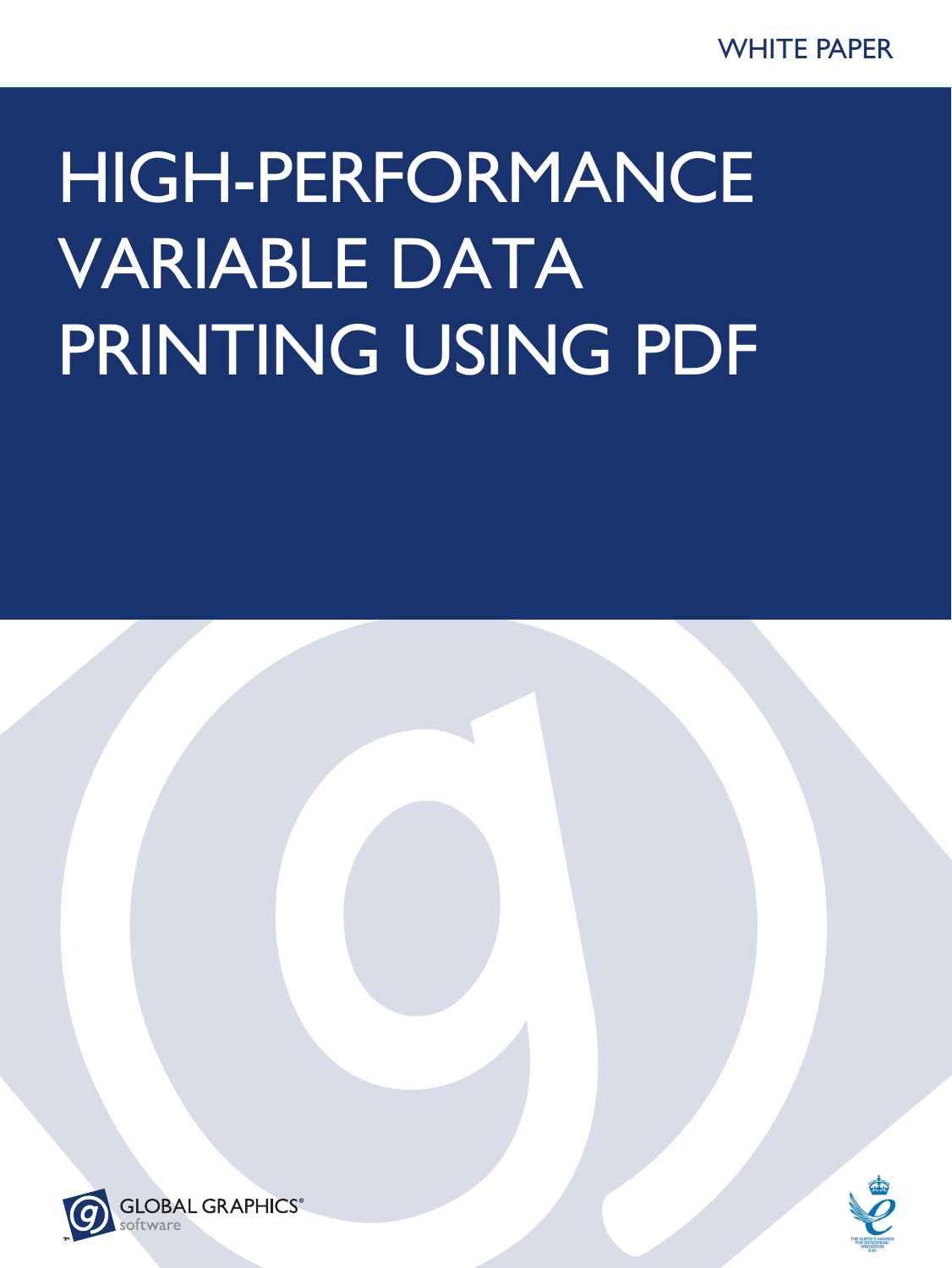### Introduction

InfoTrends' End-User Workflow Survey, 2010 asked the question: "Please select the top two optimized print output formats used for variable data job production." The data that they collated clearly shows that the run-away winner at the top of the list was "Optimized PDF" with nearly 60%. In the years since the InfoTrends survey anecdotal evidence indicates more and more use of PDF rather than specialist formats for variable data printing

For years many variable data print (VDP) vendors had said that you can only achieve high throughput on press by using specialist VDP languages; the market appears to disagree.

This White Paper runs through a brief explanation of the traditional formats used for variable data printing before looking at how variable data is optimized in the Harlequin RIP<sup>®</sup>

Variable data is now printed at more print sites than ever before, driven by an overall growth in digital printing, and by a transfer from printing customer mail in the data center to workflows that are more closely related to the graphic arts.



### Optimized print output language usage

**FIG 1 –** Users were asked to select the top two optimized print output formats used for variable data job production (Multiple responses permitted).

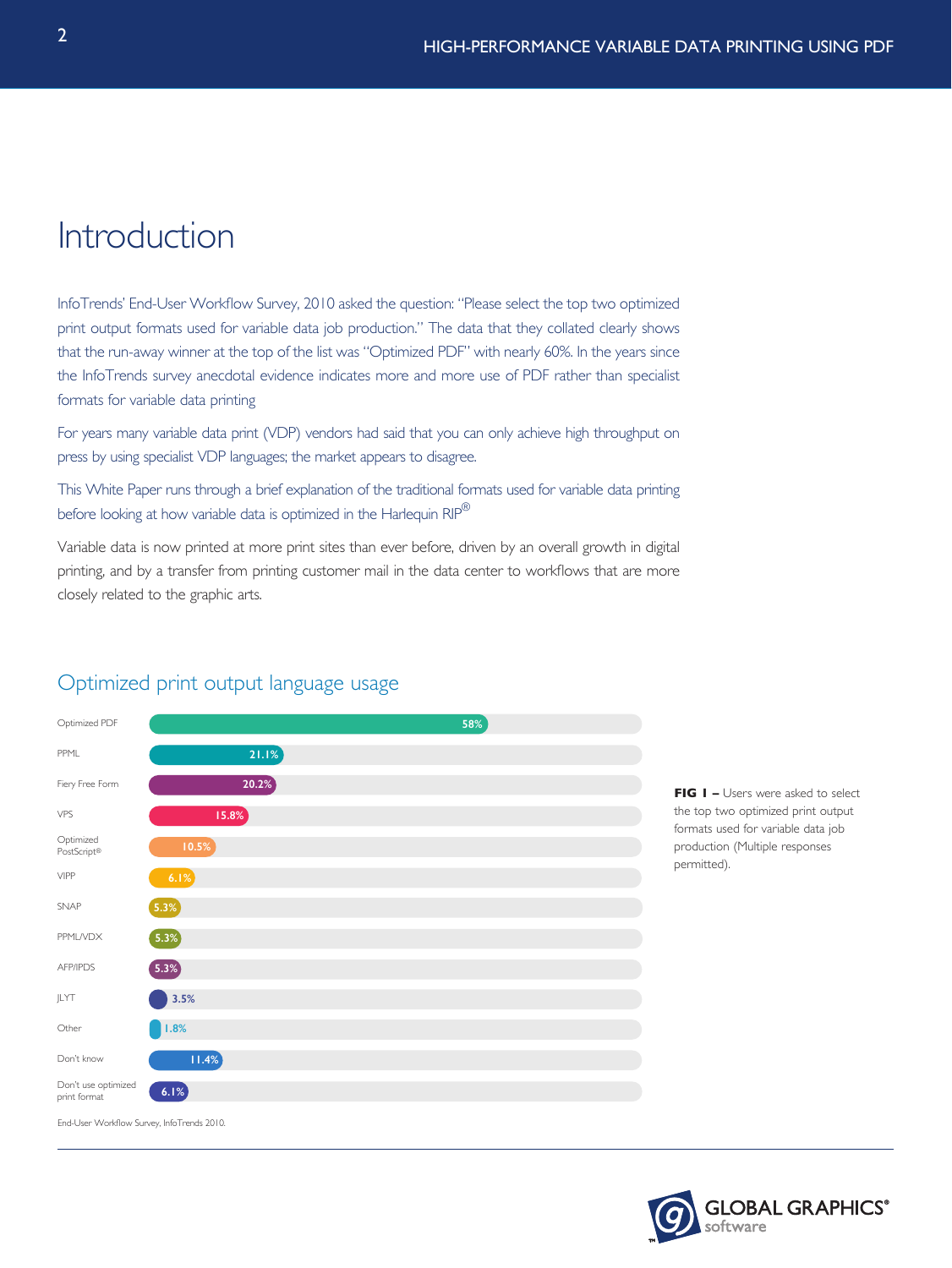Digital production presses and variable data print have developed greatly over the last couple of decades. Presses are much faster than they were twenty years ago and often running at higher resolution. The computing power available for inclusion in a controller or digital front end (DFE) has also been increasing, while its cost has dropped. On balance it's now easier to render jobs fast enough to achieve full engine speed on a sheet-fed press than it used to be… as long as you print the simple VDP pages that were being processed back then. A third trend that's occurred at the same time is that the complexity of print jobs has risen, increasing the demands on processing power in the DFE again.

Presses are much faster than they were ten years ago, often running at higher resolution. Computing power has increased but print jobs are much more complex.

In parallel with that a new breed of ultra high speed ink-jet web press, printing at over 1000fpm (300m/ min) has emerged. The Hewlett-Packard T300, T350 and T400 presses are examples of this class of press. Minimizing ROI on these requires that they be driven at or near full engine speed, for all of every shift, only stopping for scheduled maintenance.

## Variable data in labels and packaging

Variable data printing has been a growth area in the graphic arts space, e.g. for direct mail, for many years, and this white paper therefore draws its examples from that established market. Digital printing is now expanding rapidly in the label space, and starting to spread into folding carton, flexibles and corrugated packaging. In those markets digital print tends to still be regarded primarily as just a more efficient way to print short runs, which is how it started in the graphic arts as well. Over time, however, printers began to take advantage of opportunities that only a digital press can achieve, and we anticipate that the same will happen for printers and converters in the labels and packaging sectors. We're already seeing evidence of that as people combine the printing of a label or package with the addition of serial or batch numbers, or of unique track-and-trace identifiers on each item.

At the time of writing, variable data printing in labels & packaging is a bit of a specialist niche market. But if you're just building a digital press you will definitely need to take into account how the market will change over the next few years. A significant increase in variable data printing is very likely to be part of that change.

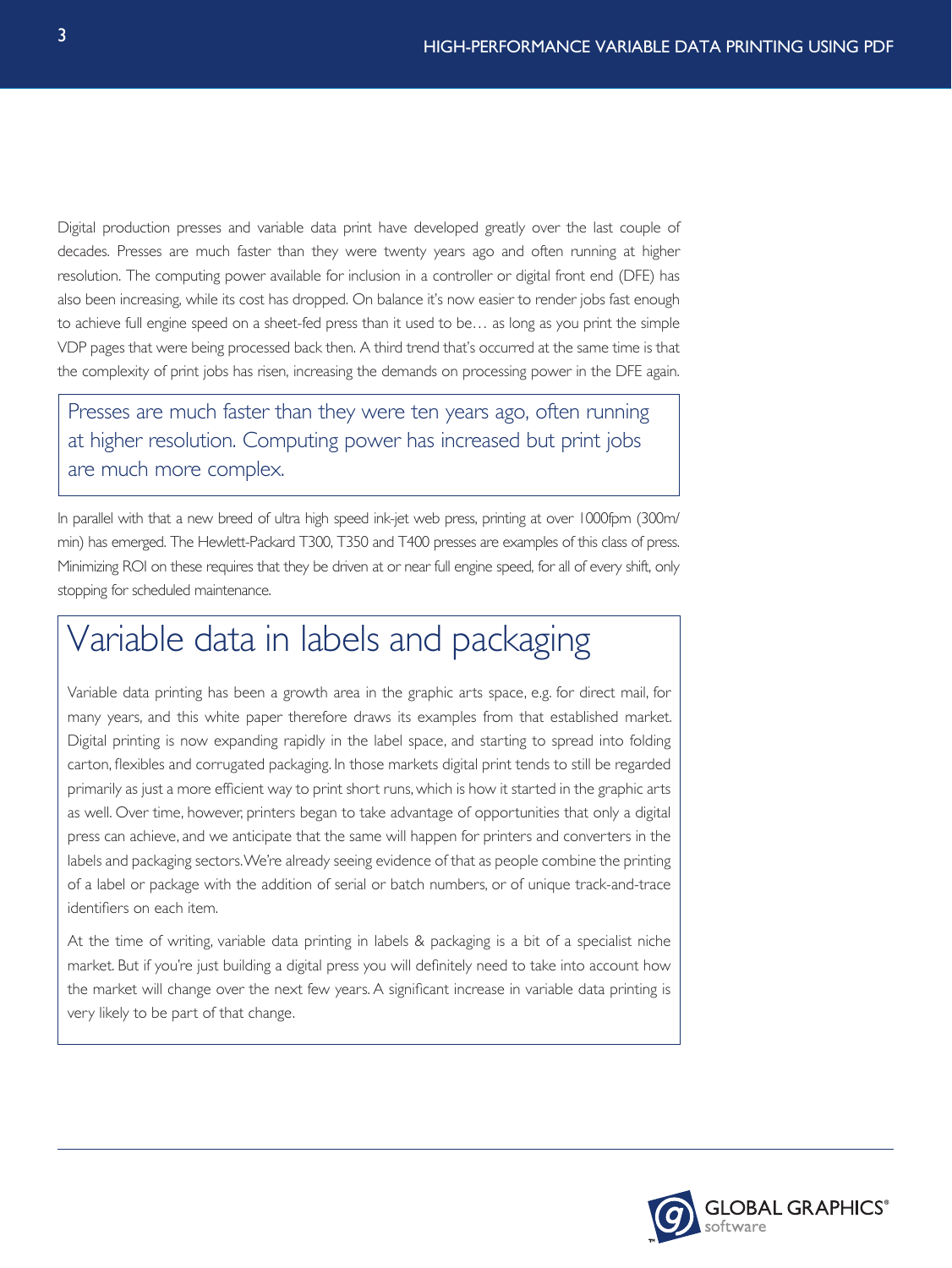### Traditional VDP formats

A successful personalized marketing campaign needs the printed product to be novel, attractive and compelling enough to persuade the recipient to read it before discarding it. The tools used by designers for creating general and publication print have become richer and more complex over time; designers for VDP pieces, quite naturally, want to take advantage of those tools and to match the graphics used for advertising and collateral. This can lead to a tension between designers and the print production team over what features can be used while still achieving high enough performance in the DFE and on press to be commercially viable.

Vendors have always tried to build solutions that are capable of the most efficient processing possible using technology available at the time. Historically this lead to the creation of a variety of specialist VDP page description languages (PDLs). By using something like PPML it was possible to reduce the amount of processing that the DFE had to do in order to achieve a given final appearance. The tools that create the PPML stream do some of the work for the DFE in identifying which parts of each page are used many times, so the DFE only needs to render each of those shared page elements once. It then renders all of the elements that were not shared. Finally the shared and variable elements for each page are stitched together (often using hardware assistance) and the page is printed.

That model may enable the highest possible throughput in the DFE and the press for relatively simple jobs, but it carries a number of hidden costs:

- a) There are many VDP-specific PDLs, some only supported by a single DFE vendor. A print site running presses from multiple suppliers may need to make files differently for each press, leading to higher costs for creation tools and training and a lack of flexibility in late decisions. Even nominally 'universal' VDP PDLs like PPML suffer because it's often implemented differently by each vendor.
- b) Several proprietary VDP PDLs include assumptions that all DFEs that will process them include specialist hardware designed to aggregate rasters post RIP. This makes it difficult to scale the use of exactly the same VDP PDL over a whole range of digital presses from light production to high volume, again meaning that different PDLs are required for different printers and presses.

Harlequin VariData ensures that performance can be maximised for VDP jobs created today and into the future.

c) Most VDP-specific PDLs were designed by a vendor who supplies a creation tool or a digital press with its associated DFE, so other aspects of the VDP production process are often not well

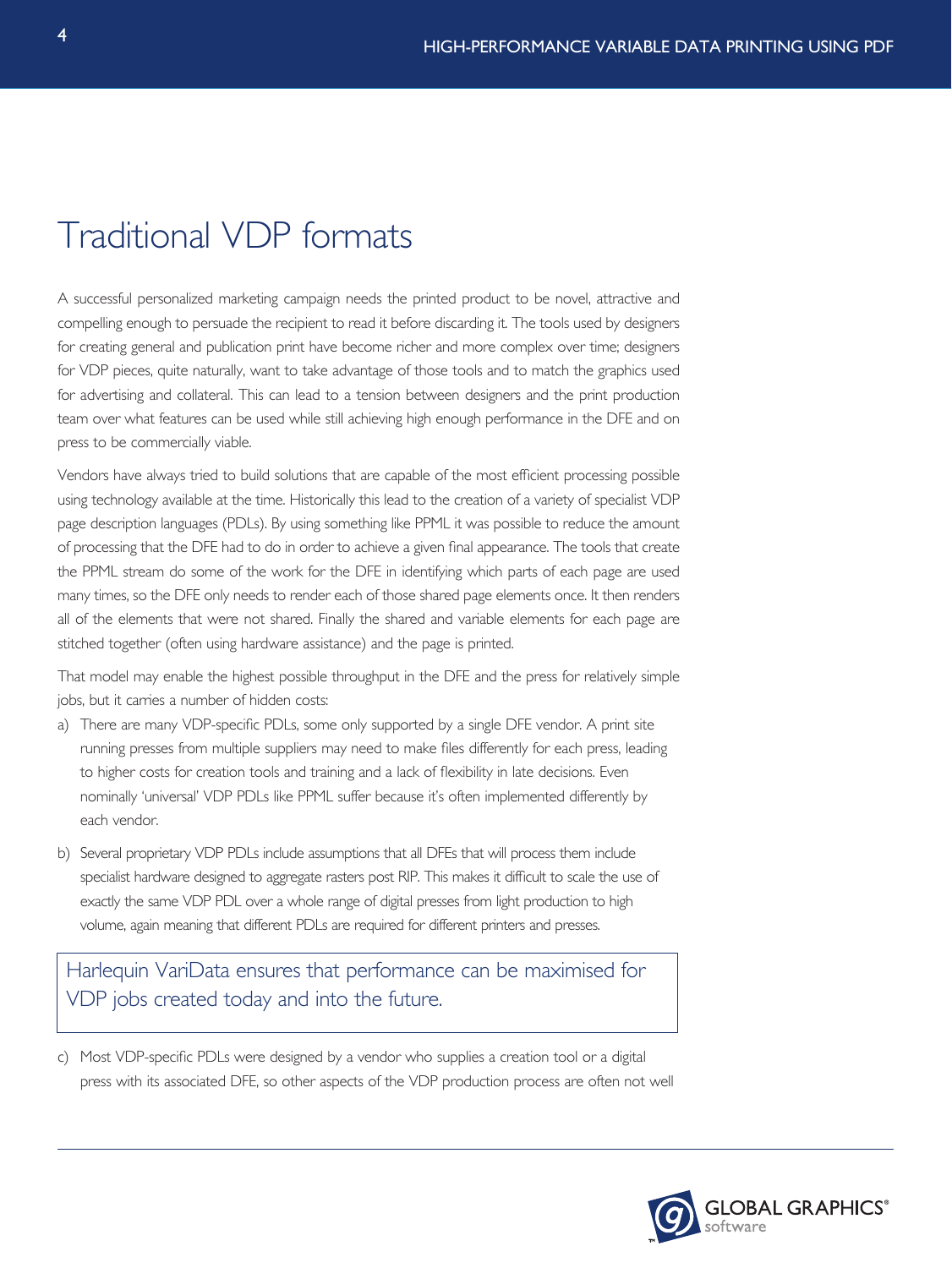served by the design; there's more to workflow than making a VDP data stream in one place and printing it through a DFE and press at another, including viewing, proofing, preflight etc.

- d) When most of the VDP-specific PDLs were first specified it was possible to use them to create pages as rich as those used in commercial and publication print at the time. Since then the use of live transparency in PDF has become commonplace. PPML has now been updated to v3.0 to address this, but most of the proprietary VDP PDLs have not and PPML 3.0 has not been widely implemented. It's also remained true to its roots in constraining users to the graphical effects that can be processed most efficiently in today's DFEs. Formats such as optimized PDF now deliver higher performance without those limitations.
- e) Almost all long VDP jobs are created using specialist tools. But shorter VDP jobs created in-house by companies who have less frequent needs are often made with tools that were not designed to make VDP-specific PDLs. The PSP or CRD still needs to receive the documents to be printed in a stable, reliable format.

It's not all that surprising that a lot of companies creating VDP jobs, and print companies who print them have elected to use PDF instead of something more specialized for the task. The ability to explain to all customers what they need to submit, to send the same file to (almost) all DFEs, to view the final file virtually anywhere, and to create files as rich as the customer demands all go at least some way to balancing out the potential for a drop in performance in the DFE.

# VDP in Harlequin RIPs

Global Graphics Software is the creator of the Harlequin RIP, an important component in digital production DFEs. For the last decade we have worked to ensure that the highest possible performance can be achieved when using PDF for VDP. Harlequin VariData™ is the result of that work.

Harlequin VariData automatically analyzes a PDF file to identify those pages that use shared elements. It therefore takes advantage of optimized structures in PDF files made with specialist VDP creation tools, including those saved as PDF/VT (ISO 16612-2). At the same time it works almost as well for PDF files made by general tools that are not specialized for VDP.

Once a shared element has been identified it is only rendered once, while the variable data on each page is rendered separately. The benefits of the specialized VDP PDLs can therefore be achieved while using PDF.

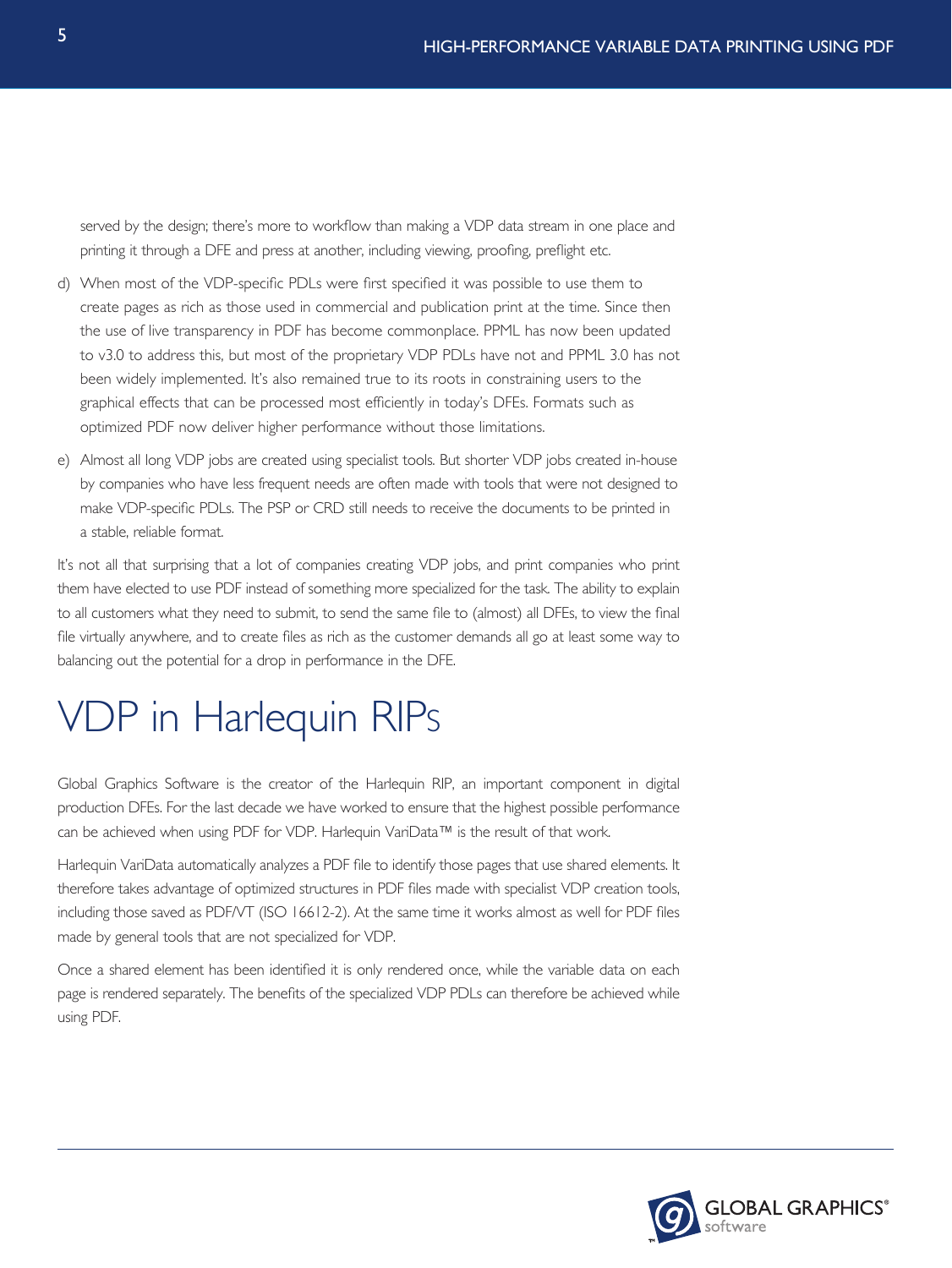Harlequin VariData can be used in two configurations:

- Pre-rendered re-used elements are stored in RAM within the RIP and combined with variable data for each page at rendering time. This produces a very significant performance gain, but is very easy to implement into a new DFE because all of the work is performed within the RIP and it does not require any technology from other parties.
- Rasters for re-used and variable data elements are delivered by the RIP with masks and metadata to allow caching technology supplied by the DFE vendor to manage them, and to aggregate them into whole-page rasters for printing outside of the RIP. This produces the highest possible performance.

The ability to configure the Harlequin VariData to work entirely within the RIP, or to export rendered elements for aggregation after the RIP, makes it a very scalable solution. It can be used in a wide variety of solutions at different price points, including allowing for field-upgrades by the addition of a hardware stitching board, for instance.



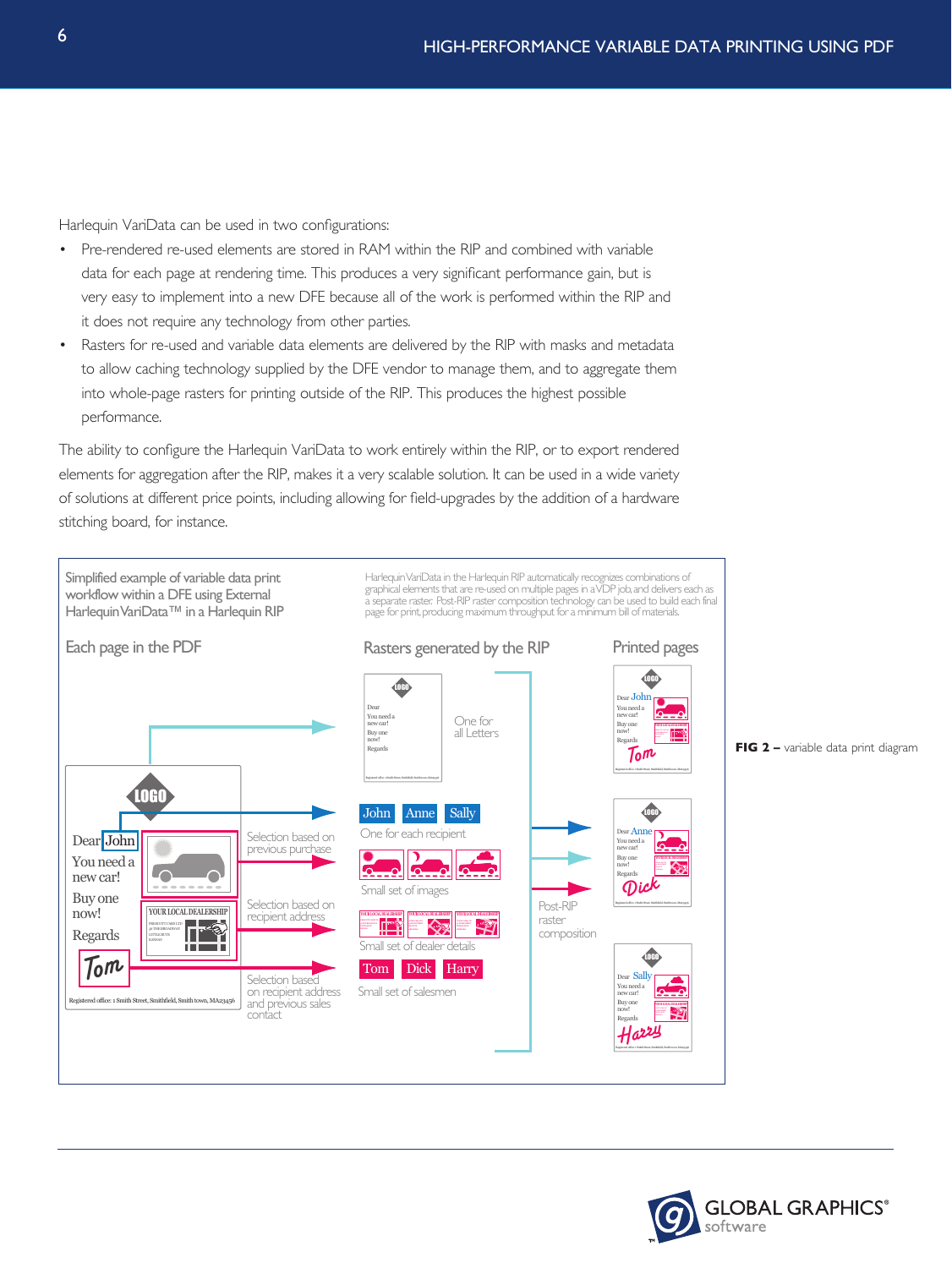### Conclusion

Harlequin VariData addresses the key drawbacks of VDP-specific PDLs, while ensuring that performance can still be maximized for VDP jobs created today and into the future:

- a) The same PDF data stream can be submitted to a wide variety of DFEs and presses.
- b) Viewers, preflight tools and other components are widely available for PDF, enabling easy construction of complete workflows.
- c) The creator and print company can jointly agree on the level of graphical richness that's appropriate for a specific job. The use of some options for live transparency in PDF may cause a job to run slower or require additional horsepower in the DFE, but selecting PDF does not impose artificial constraints.
- d) Just about anyone, with any software, can create a PDF file that will work well with Harlequin VariData.

The InfoTrends figures show the dominance of optimized PDF in variable data printing, and Global Graphics believes that trend will grow into the future, especially as PDF/VT is adopted.

But those same figures also show that formats such as PPML still have a place in the VDP mix.

The Harlequin RIP's ability to process EPS, PDF, TIFF and JPEG within a single renderer, and with consistent color management makes it a perfect part of any solution addressing the GA subset of PPML, and, of course, it can also be used to process optimized PostScript.

Harlequin RIPs with both internal and external Harlequin VariData can be made available to qualified companies wishing to evaluate Global Graphics' solutions for inclusion in DFEs.

The use of PDF for variable data provides significant benefit in compatibility across multiple digital presses, widespread availability of proofing and approval solutions, ability to render the same complex graphics that a brand owner uses in other contexts, etc. But a poorly created PDF file can, unfortunately, still run more slowly through a digital press' DFE than a simpler format. To assist in countering that risk Global Graphics has produced a booklet called "Do PDF/VT Right™", which is available from http:// www.globalgraphics.com/doPDFVTright.